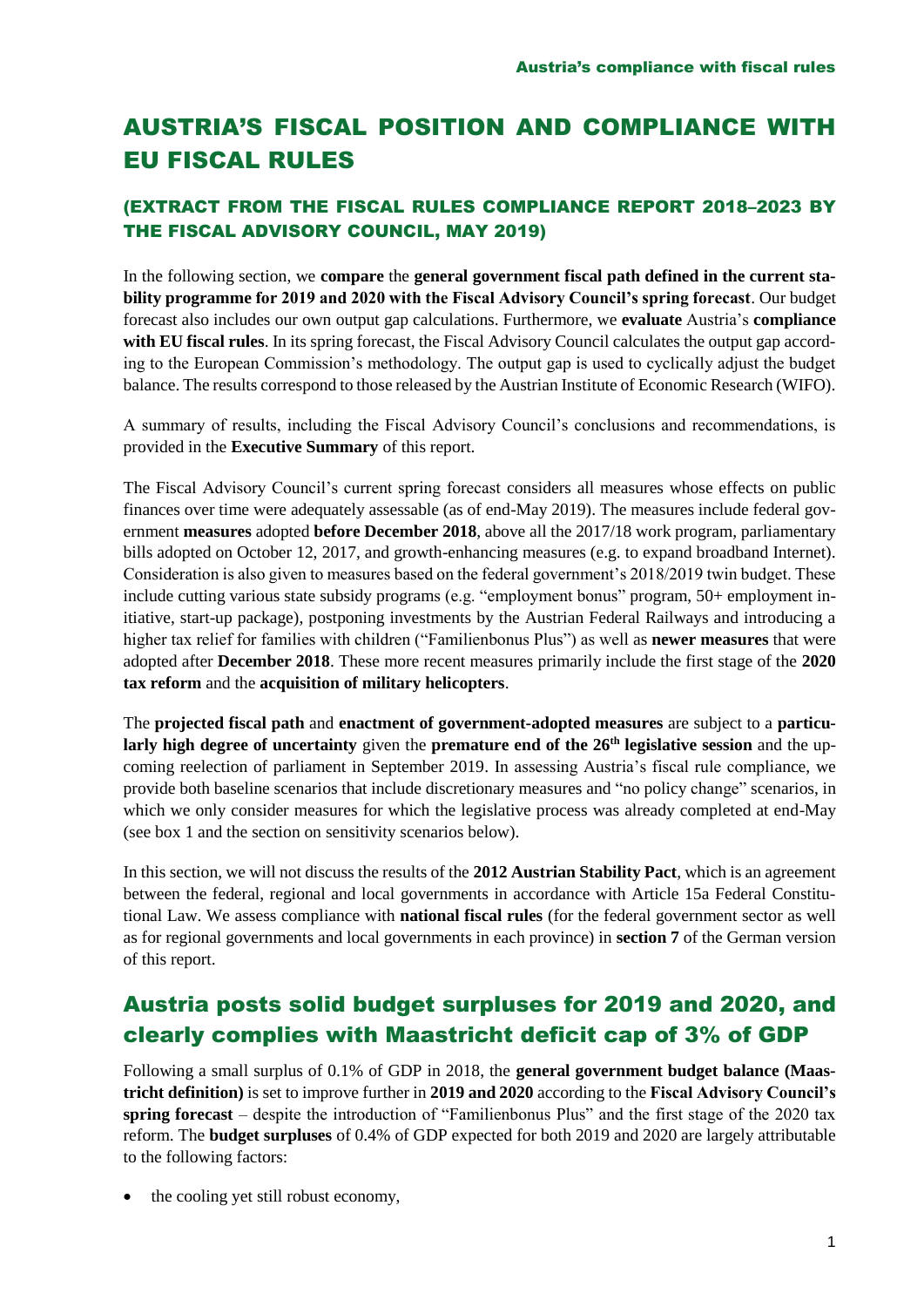#### Austria's compliance with fiscal rules

- the scaling down of procyclical measures (e.g. "employment bonus" program and investment premiums), and
- moderate spending growth of  $+2.4\%$  for 2019 and  $+2.9\%$  for 2020, which is being favored by the low interest rate environment and is below the five-year average of nominal GDP (2015–2020: +3.8%).

The **general government budget surpluses** as a percentage of GDP (Maastricht definition) forecast by the **Fiscal Advisory Council** will remain **clearly within the limits of the Maastricht deficit reference value** of 3% of GDP in 2019 and 2020. This also applies to the forecast made by the federal government in its current stability programme, which puts the budget balance at 0.3% of GDP (2019) and 0.2% of GDP (2020), respectively. This means that Austria will **clearly comply** with the (nominal) **deficit rule** over the entire forecast horizon, and **no excessive deficit procedure is likely to be launched** (table 1).

### Table 1: Compliance with EU fiscal rules according to the Fiscal Advisory Council's 2019 spring forecast and the government's 2019 stability programme

|                                                                     | EC     | <b>Fiscal Advisory Council</b><br>estimate |      |      | <b>Federal Ministry of Finance</b><br>estimate |        |        |
|---------------------------------------------------------------------|--------|--------------------------------------------|------|------|------------------------------------------------|--------|--------|
| <b>General government</b>                                           | 2018   | 2018                                       | 2019 | 2020 | 2018                                           | 2019   | 2020   |
| Maastricht deficit of no more than 3% of GDP                        | ✓      | $\checkmark$                               | ✓    | ✓    |                                                |        |        |
| MTO (incl. eligible clauses) $^{1}$                                 | ✓      | ✓                                          | ✓    | ✓    | ✓                                              | √      |        |
| Government expenditure growth                                       | ⊗      | ⊗                                          | ⊗    | ✓    | ⊗                                              | ⊗      |        |
| <b>Reduction of debt ratio</b>                                      | ✓      | √                                          | ✓    | ✓    |                                                | √      |        |
| Austrian general government fiscal indicators (% of GDP)            |        |                                            |      |      |                                                |        |        |
| Budget balance (Maastricht definition)                              | 0.1    | 0.1                                        | 0.4  | 0.4  | 0.1                                            | 0.3    | 0.2    |
| Structural budget balance                                           | $-0.5$ | $-0.4$                                     | 0.1  | 0.1  | $-0.4$                                         | $-0.1$ | $-0.1$ |
| Structural budget balance incl. eligible clauses                    | $-0.1$ | $-0.1$                                     | 0.1  | 0.1  | $-0.1$                                         | 0.0    | $-0.1$ |
| Total expenditure (nominal, adjusted, net of one-offs, change in %) |        | 3.9                                        | 3.3  | 3.5  | 3.7                                            | 3.7    | 3.4    |
| Gross debt (year-end figures)                                       | 73.8   | 73.8                                       | 69.6 | 66.4 | 73.8                                           | 69.6   | 66.5   |

Note:  $\checkmark$  … fiscal rule has been met,  $\mathcal{D}$  … fiscal rule has not been met,  $\mathcal{D}$  … fiscal rule has not been met and significant deviation<sup>2)</sup>

1) Tolerated deviation (0.25 percentage points) and eligible deviations, e.g. due to costs related to refugees or terrorist threat.

2) A deviation is deemed significant if the structural deficit deviates at least by 0.5% of GDP from the structural adjustment path or the MTO within one year or cumulated over two years.

Source: FISK (Forecast, May 2019), MoF (Stability Programme, April 2019), WIFO (Forecast, March 2019), EC (Forecast, May 2019), own calculations.

## Medium-term budgetary objective will be clearly reached in 2019 and 2020

According to the **Fiscal Advisory Council's forecast,** the structural balance will turn positive in 2019. Following –0.4% of GDP in 2018, Austria is projected to record a slight **structural surplus of 0.1% of GDP** in both 2019 and 2020. Austria will **clearly achieve its medium-term budgetary objective (MTO)**  (maximum deficit of 0.5% of GDP) over the entire forecast horizon. When assessing compliance with fiscal rules, it is possible to take into account costs arising from unusual events. In Austria, such **additional costs** related to refugee migration (2015, 2016 and 2017) and to anti-terrorism measures (2016, 2017). They will only play a negligible role in the current forecasting period: The temporary, tolerated deviation from the structural budget path amounting to 0.03% of GDP in 2019 will end thereafter.

Since Austria will fulfill its MTO over the forecast horizon, **deviations from the expenditure rule**, even if "significant," will **not trigger** an **early warning** by the **European Commission**. Decisions on whether to activate the early warning mechanism (significant deviation procedure) are taken by the Council of the European Union every spring, based on the **European Commission's overall assessment** using **realized data**.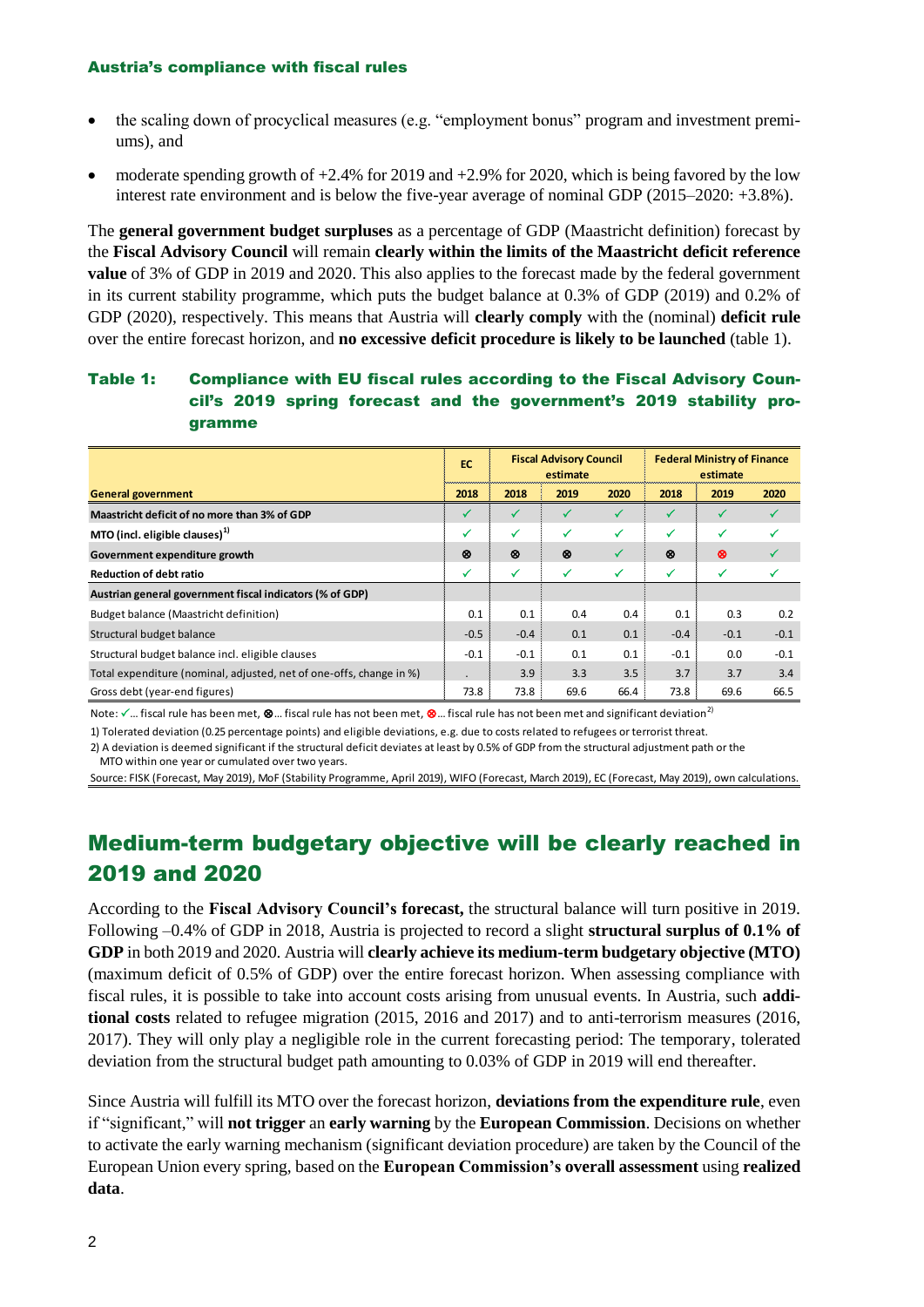### Box 1: Compliance with EU fiscal rules excluding 2020 measures that are still being implemented

Given the **premature end of the 26th legislative session** and parliamentary reelections scheduled for fall 2019, it remains to be seen whether the measures that were still being implemented or subject to an ongoing legislative process at the cutoff date of this report will actually be realized. This uncertainty relates to measures that would primarily translate into reduced revenue and increased expenditure – above all cuts in health insurance contributions for low income earners as well as the acquisition of military helicopters. Some measures (e. g. digital tax bill) would raise taxes. Altogether, the measures total a net budget volume of –EUR 0.9 billion (or –0.2% of GDP) for the year 2020.

#### Table 2: Compliance with fiscal rules excluding 2020 discretionary measures

|                                                                     | EC.<br><b>Fiscal Advisory Council estimate</b> |        |      |      |
|---------------------------------------------------------------------|------------------------------------------------|--------|------|------|
| <b>General government</b>                                           | 2018                                           | 2018   | 2019 | 2020 |
| Maastricht deficit of no more than 3% of GDP                        | ✓                                              | ✓      |      |      |
| MTO (incl. eligible clauses) $1$                                    | ✓                                              | ✓      | √    |      |
| Government expenditure growth                                       | ⊗                                              | ⊗      | ⊗    |      |
| <b>Reduction of debt ratio</b>                                      | ✓                                              | ✓      | ✓    |      |
| Austrian general government fiscal indicators (% of GDP)            |                                                |        |      |      |
| Budget balance (Maastricht definition)                              | 0.1                                            | 0.1    | 0.4  | 0.6  |
| Structural budget balance                                           | $-0.5$                                         | $-0.4$ | 0.1  | 0.3  |
| Structural budget balance incl. eligible clauses                    | $-0.1$                                         | $-0.1$ | 0.1  | 0.3  |
| Total expenditure (nominal, adjusted, net of one-offs, change in %) |                                                | 3.9    | 3.3  | 3.1  |
| Gross debt (year-end figures)                                       | 73.8                                           | 73.8   | 69.6 | 66.2 |

Note:  $\checkmark$  ... fiscal rule has been met,  $\otimes$  ... fiscal rule has not been met,  $\otimes$  ... fiscal rule has not been met and significant deviation<sup>2)</sup>

1) Tolerated deviation (0.25 percentage points) and eligible deviations, e.g. due to costs related to refugees or terrorist threat.

2) A deviation is deemed significant if the structural deficit deviates at least by 0.5% of GDP from the structural adjustment path or the MTO within one year or cumulated over two years.

Source: FISK (Forecast, May 2019), MoF (Stability Programme, April 2019), WIFO (Forecast, March 2019), EC (Forecast, May 2019) and own calculations.

If these uncertain measures are excluded from the Fiscal Advisory Council's current spring forecast, this implies the following for Austria's compliance with **EU fiscal rules** in 2020:

- improvement of the Maastricht balance and the structural budget balance by 0.2 percentage points each
- faster reduction of the government debt ratio (by 0.2 percentage points)
- smaller increase in the adjusted expenditure aggregate (by 0.4 percentage points) because of direct expenditure savings but also because of lower discretionary revenue losses

Under this scenario, Austria would comply with **EU fiscal rules** in 2020 by an even **more comfortable margin than previously anticipated.** However, in view of Austria's current domestic political situation, there is generally **high uncertainty** regarding the **future budget path**.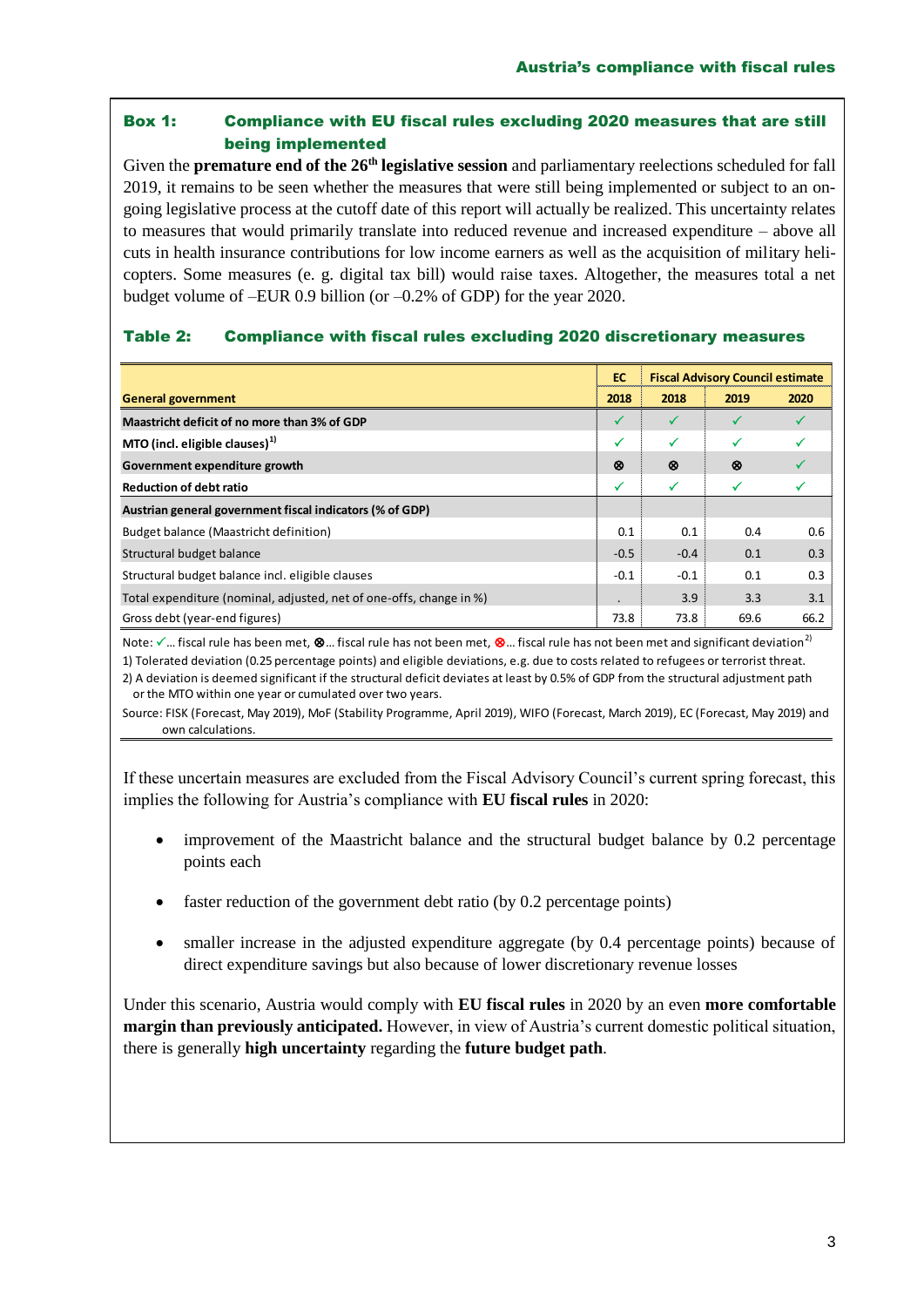#### Austria's compliance with fiscal rules

As the Fiscal Advisory Council's spring forecast predicts that Austria will reach its MTO in the years 2019 and 2020, requirements for the **adjustment of the structural budget balance** will become less relevant<sup>1</sup>

Austria's current **stability programme** likewise suggests that the **MTO will be met** during the entire programme period. Different estimates of the budget balance (Maastricht definition) fully explain slight differences in the Fiscal Advisory Council's spring forecast and the government's stability programme when it comes to structural budget balance projections for the years 2019 and 2020 (+0.1% versus -0.1%) of GDP for 2019 and 2020 each). The underlying values for the output gap and one-off measures are identical in both forecasts.

### Government expenditure to exceed benchmark in 2019, but deviation is not "significant"

Annual growth of **nominal government expenditure (adjusted)**, <sup>2</sup> which is the applicable value for measuring compliance with the expenditure rule, will average 3.6% annually for the period from 2018 to 2020 according to the Fiscal Advisory Council's forecast. Annual growth rates come to 3.9% (2018), 3.3% (2019) and 3.5% (2020). This not only reflects **expenditure increases** but, especially in 2019 and 2020, also a **decline in discretionary government revenues** caused by the introduction of "Familienbonus Plus" as well as the 2020 tax reform, which will increase the expenditure aggregate accordingly.

Three components play a role in determining the **expenditure benchmark**: the average growth of potential output, the deviations from the MTO expected by the European Commission and the scope of eligible clauses.<sup>3</sup> Tolerable deviations from the budget path under eligible clauses, which had been granted for refugee migration and anti-terrorism measures from 2015 to 2017, will for the last time apply in 2019 (totaling 0.03% of GDP). Requirements under the expenditure rule (add-ons to, or deductions from, the reference rate for annual growth of public expenditure) will thus be more stringent for 2019 and less stringent for 2020. According to the **current Fiscal Advisory Council's forecast, Austria will fail to comply with these requirements only in 2019.**

Considering the applicable add-ons to, or deductions from, the reference rate for net nominal annual public expenditure growth, Austria will have to comply with the following **expenditure benchmarks**: 4

- +3.3% in 2018 (taking into account an add-on of 0.5 percentage points as the deviation from the 2017 MTO is smaller than the scope of eligible clauses),
- $\bullet$  +2.9% in 2019 (taking into account a deduction of 0.6 percentage points resulting from the deviation from the 2018 MTO<sup>5</sup>; eligible clauses will apply only marginally in 2019).
- +4.4% in 2020 (taking into account a marked 0.9 percentage point add-on based on the European

<sup>1</sup> 1 In line with the requirement defined by the European Commission, Austria's structural budget balance would need to improve by 0.3 percentage points in 2019. This requirement is calculated based on the deficit ratio for 2018 (-0.8% of GDP), which was frozen at the "most favourable value" for 2018 according to the European Commission's 2018 spring/fall forecast, minus the MTO (–0.5% of GDP) plus eligible "unusual events" clauses (0.03% of GDP). From today's perspective, it seems likely that this requirement will be substantially loosened for the year 2019; this will be determined with final effect in spring 2020. For 2020, there is no structural adjustment requirement as the European Commission anticipates that the MTO will be met in 2019.

<sup>2</sup> Aggregate expenditure does not include interest payments, cyclical spending on unemployment benefits and one-off measures. Additional discretionary revenues are subtracted; discretionary shortfalls in revenues are added.

<sup>3</sup> As long as a Member State fails to comply with its MTO, its spending is constrained by country-specific expenditure benchmarks ensuring that the structural budget balance is adjusted toward the MTO as required.

<sup>4</sup> For details on how the expenditure benchmarks are set, see section 4.4 of the German version of this report.

<sup>5</sup> This deviation was caused by the "freezing" principle and will be finally evaluated in spring 2020 in an ex post assessment by the European Commission. From today's perspective, we expect that the requirement for 2019 will be loosened.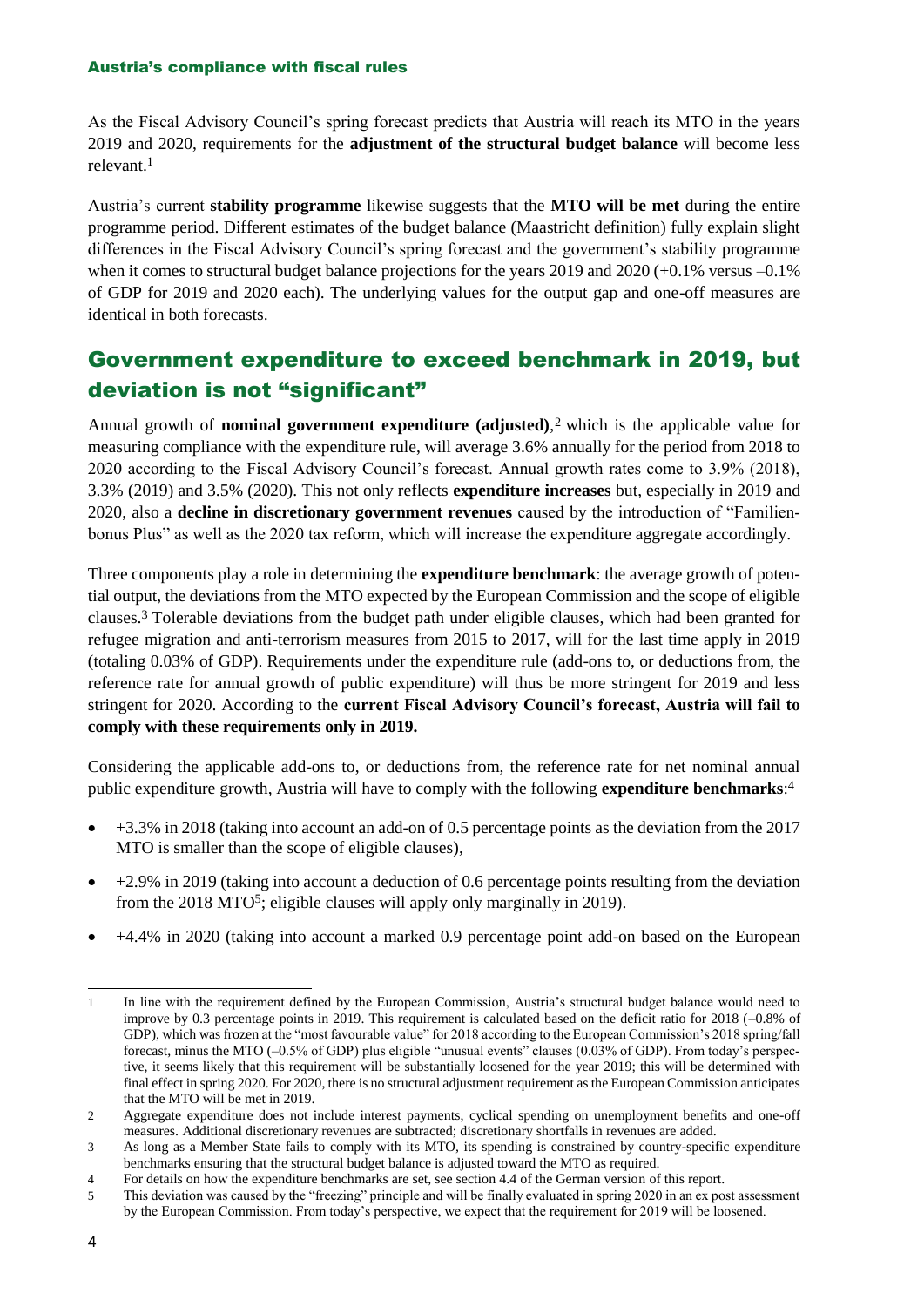Commission's assumption that the MTO will be clearly achieved in 2019).

A comparison of the **growth rates of aggregate nominal expenditure (adjusted)** based on the **Fiscal Advisory Council's** current **spring forecast** with the **expenditure benchmarks** yields the following results:<sup>6</sup>

- In **2018,** the above-average increase in aggregate nominal expenditure (**3.9%**) was above the **benchmark.**
- Based on our forecast, we expect **aggregate expenditure** to **grow** at a rate above the reference value of 2.9%, i.e. by **3.3% in nominal terms in 2019**. This will primarily be due to inflation-dependent areas of spending and a decline in discretionary government revenues (mostly caused by "Familienbonus Plus"), which in net terms also lead to an increase in aggregate spending. In this case, Austria will **fail to comply with the expenditure rule**. Since Austria also failed to comply with the expenditure rule in 2018, spending growth projected for 2019 will allow Austria to remain only **slightly below** the value that would constitute a **significant deviation** (as defined by the EU) in a **two-year assessment**.
- **In 2020**, growth in nominal (adjusted) government expenditure will amount to 3.5% despite discretionary spending increases and revenue declines against the previous year – and will remain **clearly below the benchmark** of 4.4%.

According to the Fiscal Advisory Council's current forecast, the **early warning mechanism (significant deviation procedure) will** most likely **not be triggered**. From today's perspective, expenditure will not significantly exceed the benchmark and the MTO should be reached throughout the forecast horizon. Moreover, we assume that the expenditure benchmark will be raised after the European Commission's ex post assessment of the year 2019 in spring 2020. This should result in a smaller deviation from the spending rule, ceteris paribus. The results of the **current stability programme** suggest similar conclusions, even if the 2019 deviation from the expenditure rule is slightly above the value defined as significant by the EU on this basis. The budget data according to the stability programme confirm the **Fiscal Advisory Council's assessment** stating that in 2019 and 2020, **compliance with the EU expenditure rule will be Austria's main challenge again.**

### Austria set to clearly comply with debt rule in 2019 and 2020

According to the **Fiscal Advisory Council's spring forecast**, Austria will meet all **three debt rule benchmarks** (i.e. the backward-looking, forward-looking and cyclically adjusted benchmark) **from 2018 to 2020.** Apart from the solid fiscal target, this development is primarily attributable to the winding down of assets held by state-owned banks and persistently robust economic growth. The general government **debt path complies** with the **requirements under the EU debt rule**, according to both the **Fiscal Advisory Council's assessment** and the **current stability programme**.

### Sensitivity scenarios

In this section, we will compare different **scenarios in terms of compliance with EU rules** based on the budget paths presented in the Fiscal Advisory Council's spring forecast and the federal government's stability programme (Federal Ministry of Finance, 2019). The scenarios reflect **different combinations of discretionary measures** that relate in particular to the 2019/2020 tax reform. In our sensitivity analysis, we take into account the premature termination of the current legislative session and the parliamentary reelections scheduled for September 2019. In light of these recent events, it has become highly uncertain whether discretionary measures that had already been decided upon will be implemented.

<sup>-</sup>6 The notable decline in interest payments does not have an expenditure-decreasing effect, as this expenditure category is not considered in the calculation of aggregate expenditure.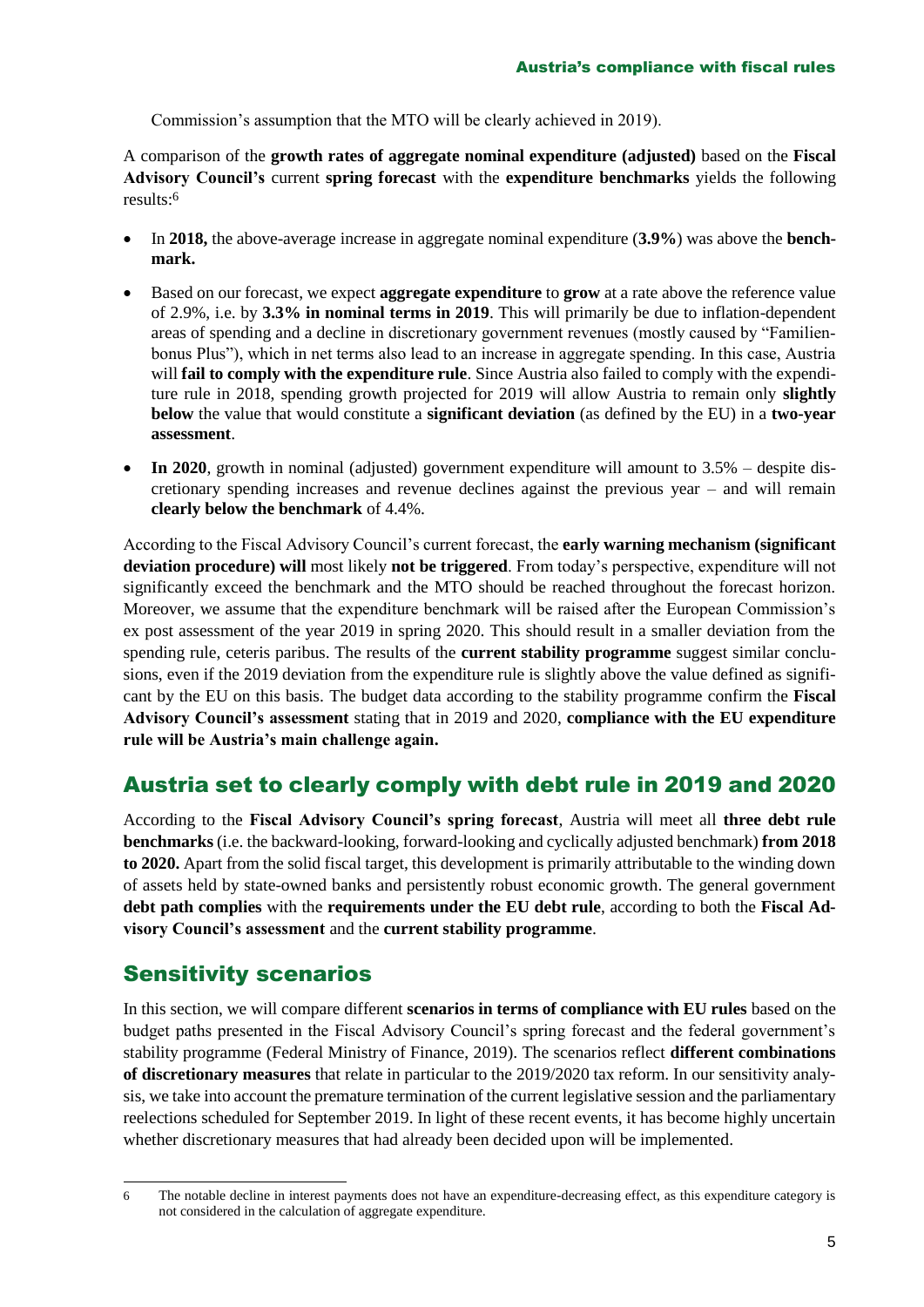|                                                                     | <b>Fiscal Advisory Council estimate<sup>1)</sup></b> |      |                                                                               |      | Federal Ministry of Finance estimate <sup>2)</sup> |           |                                 |      |
|---------------------------------------------------------------------|------------------------------------------------------|------|-------------------------------------------------------------------------------|------|----------------------------------------------------|-----------|---------------------------------|------|
|                                                                     | measures                                             |      | incl. discretionary   excl. discretionary   incl. discretionary  <br>measures |      | measures                                           |           | excl. discretionary<br>measures |      |
| <b>General government</b>                                           | 2019                                                 | 2020 | 2019                                                                          | 2020 | 2019                                               | 2020      | 2019                            | 2020 |
| Maastricht deficit of no more than 3% of GDP                        | ✓                                                    | ✓    | ✓                                                                             | ✓    | ✓                                                  | ✓         |                                 |      |
| MTO (incl. eligible clauses) <sup>3)</sup>                          | ✓                                                    | ✓    | ✓                                                                             | ✓    | ✓                                                  | ✓         |                                 |      |
| Government expenditure growth                                       | ⊗                                                    | ✓    | ⊗                                                                             | ✓    | ⊗                                                  | $\sqrt{}$ | ⊗                               |      |
| <b>Reduction of debt ratio</b>                                      | ✓                                                    | ✓    | ✓                                                                             | ✓    | ✓                                                  | ✓         | ✓                               |      |
| Austrian general government fiscal indicators (% of GDP)            |                                                      |      |                                                                               |      |                                                    |           |                                 |      |
| Budget balance (Maastricht definition)                              | 0.4                                                  | 0.4  | 0.4                                                                           | 0.6  | 0.3                                                | 0.2       | 0.3                             | 0.4  |
| Structural budget balance                                           | 0.1                                                  | 0.1  | 0.1                                                                           | 0.3  | $-0.1$                                             | $-0.1$    | $-0.1$                          | 0.0  |
| Structural budget balance incl. eligible clauses                    | 0.1                                                  | 0.1  | 0.1                                                                           | 0.3  | 0.0                                                | $-0.1$    | 0.0                             | 0.0  |
| Total expenditure (nominal, adjusted, net of one-offs, change in %) | 3.3                                                  | 3.5  | 3.3                                                                           | 3.1  | 3.7                                                | 3.4       | 3.7                             | 3.0  |
| Gross debt (year-end figures)                                       | 69.6                                                 | 66.4 | 69.6                                                                          | 66.2 | 69.6                                               | 66.5      | 69.6                            | 66.3 |

#### Table 3: Austria's fiscal position and compliance with EU fiscal rules in different scenarios for 2020

Note:  $\checkmark$  … fiscal rule has been met,  $\otimes$  … fiscal rule has not been met,  $\otimes$  … fiscal rule has not been met and significant deviation<sup>4)</sup>

 tax) and additional expenditure (military helicopters) in net total -0,9 bn EUR or -0,2% of GDP in 2020. 1) Measures in question (to be implemented or are stuck to the law process) covering shortfalls due to the tax reform, tax increases (e.g. digital

 in 2020. 2) Based on a "no-policy-change"-scenario according to the stability programme: discretionary measures in net total of -0,9 bn EUR or -0,2% of GDP

3) Tolerated deviation (0.25 percentage points) and eligible deviations, e.g. due to costs related to refugees or terrorist threat.

 MTO within one year or cumulated over two years. 4) A deviation is deemed significant if the structural deficit deviates at least by 0.5% of GDP from the structural adjustment path or the

Source: FISK (Forecast, May 2019), MoF (Stability Programme, April 2019), WIFO (Forecast, March 2019) and own calculations.

In the **outlined scenarios**, we take into account the 2019/2020 tax reform and other discretionary measures **planned for the year 2020** as follows:

- **Fiscal Advisory Council forecast including or excluding discretionary measures**: Public revenue and expenditure according to the Fiscal Advisory Council's current spring forecast, including or excluding revenue losses (above all: reduced health insurance contributions for low income earners), expenditure increases (acquisition of military helicopters), tax-increasing measures (e.g. digital tax bill). Such measures, which total –EUR 0.9 billion or –0.2% of GDP in net terms, had been decided upon by end-May 2019 but have not yet been implemented or legally enacted.
- **Federal Ministry of Finance stability programme including or excluding discretionary measures**: Public revenue and expenditure according to the current stability programme of April 2019, including or excluding discretionary measures (above all: tax reform; to a lesser extent: expenditure increases) with a net volume of –EUR 0.9 billion or –0.2% of GDP. The analytical remarks on the scenario that disregards discretionary measures are based on the budget path set forth in the current stability programme that was defined under a no-policy change assumption (Federal Ministry of Finance, 2019).

If Austria wants to reach its **medium-term budgetary objective** and implement the reported discretionary measures – which would put a **strain on public finances** in net terms – it would need to generate surpluses (Maastricht definition) in the event of a discretionary volume of 0.2% of GDP or more: Once we add the cyclical component for the year 2020 (+0.3% of GDP) to the MTO, which allows a permissible structural budget deficit of 0.5% of GDP at most, we arrive at a deficit of 0.2% of GDP (Maastricht definition). This figure corresponds to the MTO set for 2020. In other words, any discretionary measures that cause a **fiscal burden of more than 0.2% of GDP** need to be matched with **Maastricht surpluses**. The two forecast scenarios that exclude discretionary measures result in surpluses of 0.6% and 0.4% of GDP, respectively, for 2020. Both values would clearly suffice to cover the envisaged discretionary volume of 0.2% of GDP.